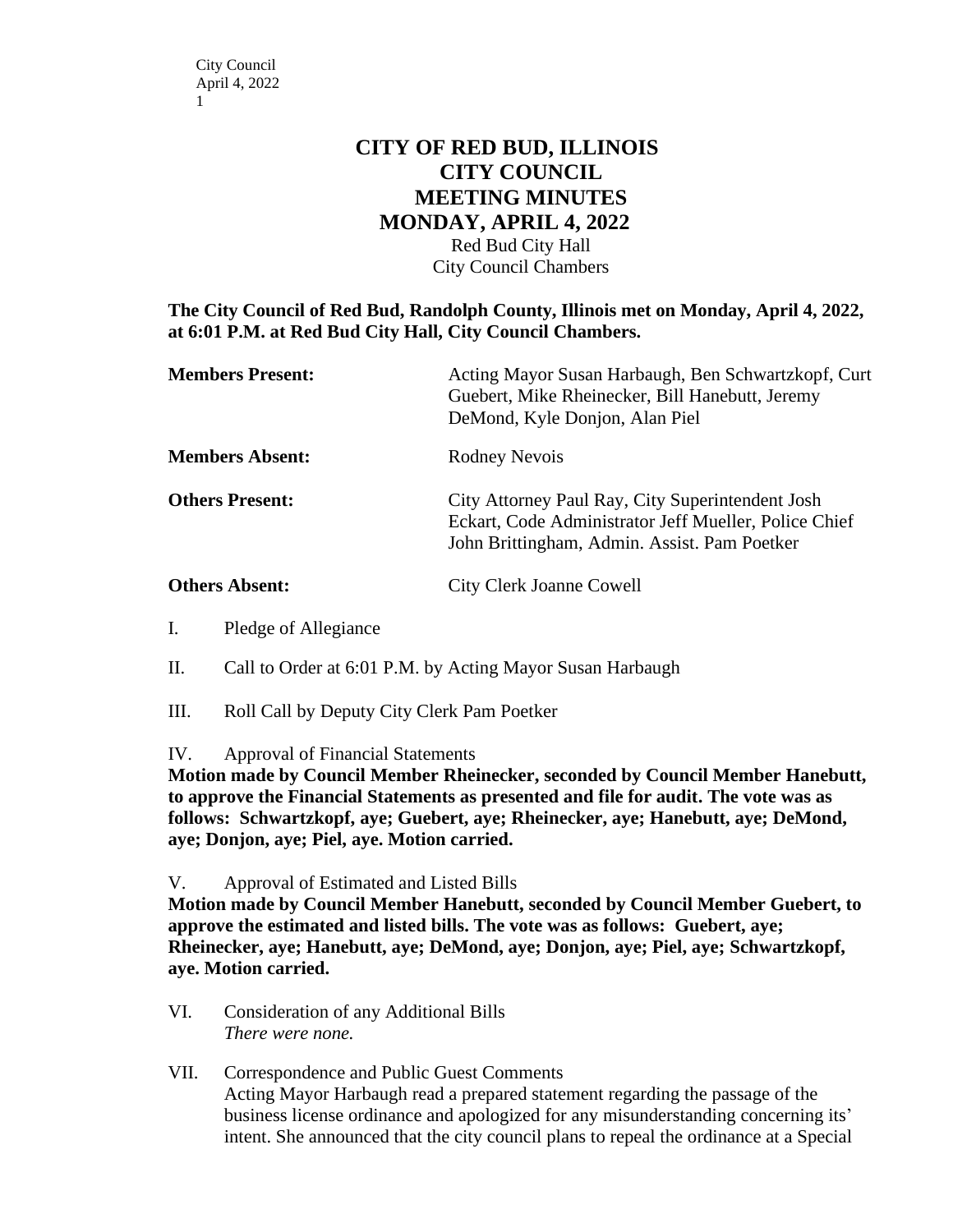City Council meeting on April 18, 2022. The following citizens voiced their concerns with the current ordinance: Ronnie White, John Horrell, Kathy Valleroy and Rich Shemwell. Council Members Bill Hanebutt, Curt Guebert and Kyle Donjon thank the business owners for their input and apologized for not thoroughly reviewing the ordinance/application before it was acted on. Acting Mayor Harbaugh stated that she wanted to start over with a blank paper and work with the business owners and Chamber. She also thanked those present for coming to the meeting, showing that they care about their town.

- VIII. Consent Agenda-Items Originated at Committee Level-Please note: Items with \*\* were removed from the consent agenda. Consent Agenda – Items Originated at Committee Level as Indicated in ( )
	- A. City Council Meeting Minutes from March 7, 2022 *Approval of minutes from City Council Meeting March 7, 2022*

**Motion made by Council Member Donjon, seconded by Council Member DeMond, to approve under the omnibus designation, the consent agenda items A through K. The vote was as follows: Rheinecker, aye; Hanebutt, aye; DeMond, aye; Donjon, aye; Piel, aye; Schwartzkopf, aye; Guebert, aye. Motion carried.** 

B. Volunteer Contributions to Community Foundation of Red Bud (Finance) *Authorization of approval of donating \$600 (\$20 x's 30 volunteers) to the Community Foundation in recognition of the committee volunteer members on the Parks & Recreation, Planning Commission and Economic Development committees*

**Motion made by Council Member Donjon, seconded by Council Member DeMond, to approve under the omnibus designation, the consent agenda items A through K. The vote was as follows: Rheinecker, aye; Hanebutt, aye; DeMond, aye; Donjon, aye; Piel, aye; Schwartzkopf, aye; Guebert, aye. Motion carried.** 

C. Lower Kaskaskia Stakeholders Evening on the Kaskaskia (Finance) *Authorization of approval to donate \$500 (5 tickets) for the Annual 2022 Kaskaskia River Barge Trip on Friday, September 9, 2022*

**Motion made by Council Member Donjon, seconded by Council Member DeMond, to approve under the omnibus designation, the consent agenda items A through K. The vote was as follows: Rheinecker, aye; Hanebutt, aye; DeMond, aye; Donjon, aye; Piel, aye; Schwartzkopf, aye; Guebert, aye. Motion carried.** 

D. Calculation of 7% Pay Increase (Finance) *Authorization of approval to calculate a 7% salary increase for salaried and hourly fulltime and parttime employees, for budgeting purposes and refer it to the personnel committee at the April meeting, on how to apply it to employees, making it effective the first full pay period in May 2022*

**Motion made by Council Member Donjon, seconded by Council Member DeMond, to approve under the omnibus designation, the consent agenda items A through K. The vote was as follows: Rheinecker, aye; Hanebutt, aye; DeMond, aye; Donjon, aye; Piel, aye; Schwartzkopf, aye; Guebert, aye. Motion carried.**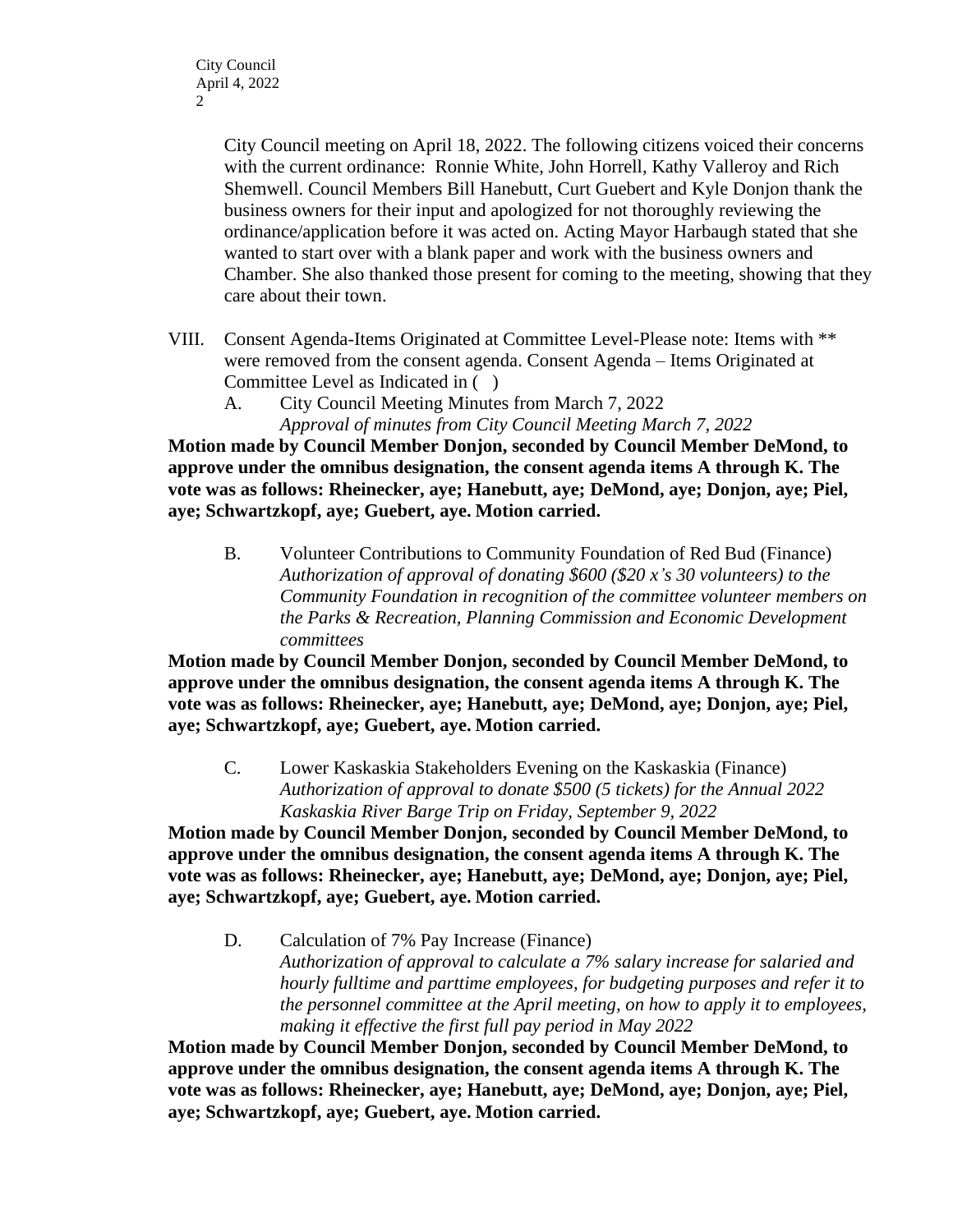E. Community Calendar Program (Cultural) *Authorization of approval to purchase a community calendar program, NTE \$150, annually*

**Motion made by Council Member Donjon, seconded by Council Member DeMond, to approve under the omnibus designation, the consent agenda items A through K. The vote was as follows: Rheinecker, aye; Hanebutt, aye; DeMond, aye; Donjon, aye; Piel, aye; Schwartzkopf, aye; Guebert, aye. Motion carried.** 

F. Request from C. Wilson for Bounce House with Pavilion Rental on May 21, 2022 (Cultural)

*Authorization of approval of request from Catherine Wilson to have a bounce house at Ratz Park #1 on Saturday, May 2, 2022. She must provide the city with an insurance endorsement, naming the city as additional insured.*

**Motion made by Council Member Donjon, seconded by Council Member DeMond, to approve under the omnibus designation, the consent agenda items A through K. The vote was as follows: Rheinecker, aye; Hanebutt, aye; DeMond, aye; Donjon, aye; Piel, aye; Schwartzkopf, aye; Guebert, aye. Motion carried.** 

G. Request from FFA to Host Farmer's Market (Cultural) *Authorization of approval of request from the FFA to hold a Farmer's Market on various dates at the City Hall Park. The FFA and the vendors must provide the city with an insurance endorsement, naming the city as additional insured.*

**Motion made by Council Member Donjon, seconded by Council Member DeMond, to approve under the omnibus designation, the consent agenda items A through K. The vote was as follows: Rheinecker, aye; Hanebutt, aye; DeMond, aye; Donjon, aye; Piel, aye; Schwartzkopf, aye; Guebert, aye. Motion carried.** 

H. Request from Robin Hentis to Host United for Life Events at the Four Way Stop in 2022 (Cultural) *Authorization of approval of the request from Robin Hentis to use the sidewalk near the 4-way stop to hold signs in support of all life, on the following dates: April 2, May 7, June 4, July 2, August 6, September 10, and October 1, 2022, for one hour between 9 and 11A.M.*

**Motion made by Council Member Donjon, seconded by Council Member DeMond, to approve under the omnibus designation, the consent agenda items A through K. The vote was as follows: Rheinecker, aye; Hanebutt, aye; DeMond, aye; Donjon, aye; Piel, aye; Schwartzkopf, aye; Guebert, aye. Motion carried.** 

I. Training Request – Joe Ledlow (Public Works) *Authorization of approval to send Joe Ledlow to training entitled "IL Wastewater Professionals Conference" in Springfield, IL on April 25-27, 2022, with a fee of \$350. Transportation, lodging, and meals are required*

**Motion made by Council Member Donjon, seconded by Council Member DeMond, to approve under the omnibus designation, the consent agenda items A through K. The vote was as follows: Rheinecker, aye; Hanebutt, aye; DeMond, aye; Donjon, aye; Piel, aye; Schwartzkopf, aye; Guebert, aye. Motion carried.**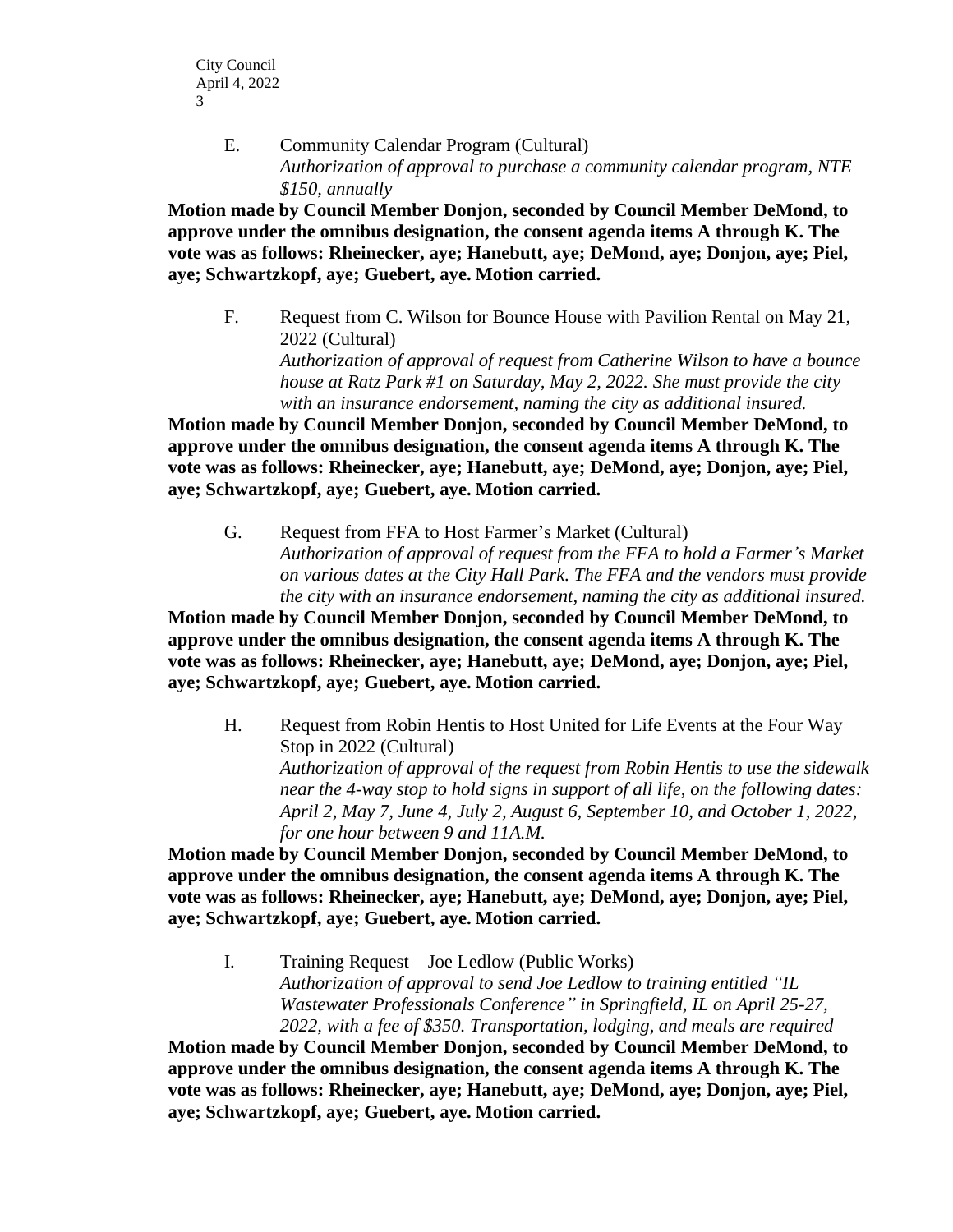J. Building Permit Fees and Street Graphics Ordinance No. 1489 (Zoning) *Approval of authorization of ORDINANCE NO. 1489: "AN ORDINANCE AMENDING TITLE XVII, CHAPTERS 173 AND 174 OF THE CITY OF RED BUD CODE OF ORDINANCES 2021 PERTAINING TO BUILDING PERMIT FEES AND STREET GRAPHICS."*

**Motion made by Council Member Donjon, seconded by Council Member DeMond, to approve under the omnibus designation, the consent agenda items A through K. The vote was as follows: Rheinecker, aye; Hanebutt, aye; DeMond, aye; Donjon, aye; Piel, aye; Schwartzkopf, aye; Guebert, aye. Motion carried.** 

K. Release of Executive Session Meeting Minutes (Executive Session Minutes Review)

*Authorization of approval to release executive session minutes from September 5, 2017, May 21, 2018, July 2, 2018, July 1, 2019, and September 20, 2021*

**Motion made by Council Member Donjon, seconded by Council Member DeMond, to approve under the omnibus designation, the consent agenda items A through K. The vote was as follows: Rheinecker, aye; Hanebutt, aye; DeMond, aye; Donjon, aye; Piel, aye; Schwartzkopf, aye; Guebert, aye. Motion carried.** 

- IX. Reports of Standing Committee, Departments and Other Committees, Boards & **Commissions** 
	- A. Finance Committee Meeting March 21, 2022
		- 1. Maturing CDs *None*
	- B. Personnel Committee Meeting March 21, 2022 *Nothing to report*
	- C. Public Health & Safety Committee Meeting March 21, 2022 *Nothing to report*
	- D. Cultural Committee Meeting March 21, 2022
		- 1. Perandoe Park Rental Request for 4/28/22

**Motion made by Council Member DeMond, seconded by Council Member Hanebutt, to authorize approval of the request from Perandoe Special Education District to reserve Lincoln Park Pavilion #1 on Wednesday, April 28, 2022, from 9 A.M. – 2 P.M., to host a picnic for the hearing-impaired students/families, less fees. The vote was as follows: Hanebutt, aye; DeMond, aye; Donjon, aye; Piel, aye; Schwartzkopf, aye; Guebert, aye; Rheinecker, aye. Motion carried.** 

2. Request from the YMCA for Use of Ratz Park for Soccer Program **Motion made by Council Member DeMond seconded by Council Member Hanebutt, to authorize approval of the request from the YMCA to reserve Ratz Park Soccer Field on Fridays, 5-7 P.M. from March 25-May 20, 2022, and Saturdays, 10 A.M. – 2 P.M. on Apil 9, April 23, May 7, May 14, and May 21, 2022. The vote was as follows: DeMond, aye; Donjon, aye; Piel, aye; Schwartzkopf, aye; Guebert, aye; Rheinecker, aye; Hanebutt, aye. Motion carried.**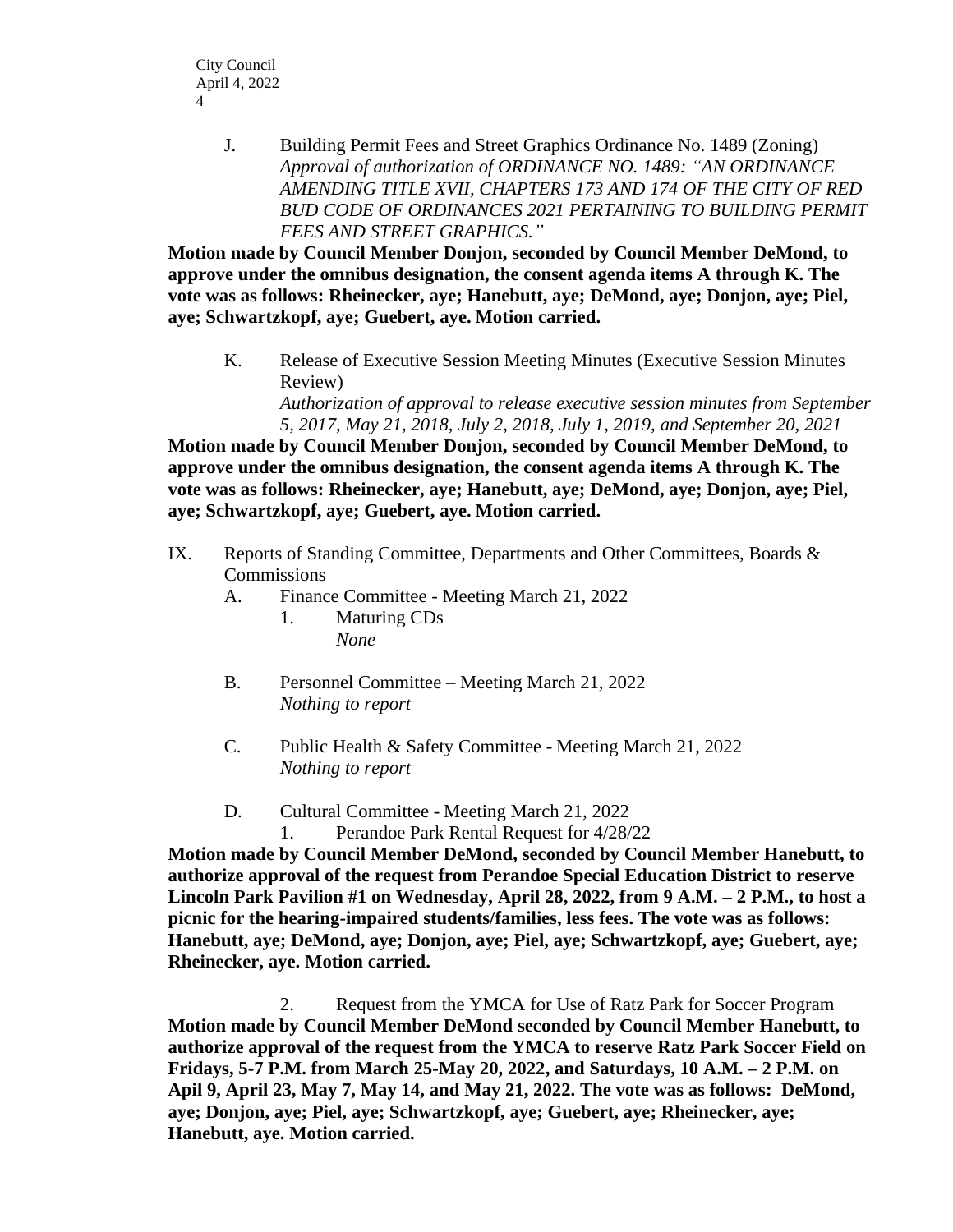E. Public Works Committee - Meeting March 21, 2022 1. LED Rental Lights Ordinance No. 1490

**Motion made by Council Member Guebert, seconded by Council Member Piel, to authorize approval of ORDINANCE NO. 1490: "AN ORDINANCE AMENDING TITLE VII, CHAPTER 71 OF THE CITY OF RED BUD CODE OF ORDINANCES 2021 PERTAINING TO RENTED LIGHT REGULATIONS." The vote was as follows: Donjon, aye; Piel, aye; Schwartzkopf, aye; Guebert, aye; Rheinecker, aye; Hanebutt, aye; DeMond, aye. Motion carried.** 

F. Zoning Committee - Meeting March 21, 2022 *Nothing to report* 

G. Recreational Facilities Committee – Meeting March 21, 2022

1. Authorization to Purchase Swimming Pool Lifeguard Chair **Motion made by Council Member Donjon, seconded by Council Member DeMond, to authorize approval to purchase a lifeguard chair from Aqua Mentor, NTE \$3,900. The vote was as follows: Piel, aye; Schwartzkopf, aye; Guebert, aye; Rheinecker, aye; Hanebutt, aye; DeMond, aye; Donjon, aye. Motion carried.** 

2. Park Employees – Pay Rates/Promotions

**Motion made by Council Member Donjon, seconded by Council Member DeMond, to authorize approval to move DJ Smith and Bob Lee to the correct job description/pay scale as park foreman at the correct rate of pay, effective with the first full pay period following this meeting. The vote was as follows: Schwartzkopf, aye; Guebert, aye; Rheinecker, aye; Hanebutt, aye; DeMond, aye; Donjon, aye; Piel, aye. Motion carried.** 

- H. Executive Session Minutes Review Committee Meeting March 21, 2022 *Nothing to report*
- I. Planning Commission Meeting March 15, 2022 There will be hearings at the April  $19<sup>th</sup>$  meeting for St. Peter's Church cemetery annexation into the city limits. A special use hearing is required.
- J Economic Development Commission Meeting March 23, 2022 1. Dannenberg Loan – Authorization to Draft Documents

**Motion made by Council Member Rheinecker, seconded by Council Member Hanebutt, to authorize approval to draft loan documents for the Ryan Dannenberg loan application in the amount of \$100,000, as outlined in the March 23, 2022, economic development meeting minutes. The vote was as follows: Guebert, aye; Rheinecker, aye; Hanebutt, aye; DeMond, aye; Donjon, aye; Piel, aye; Schwartzkopf, aye. Motion carried.** 

K. Parks and Recreation Committee – Meeting March 2, 2022 *Nothing to report*